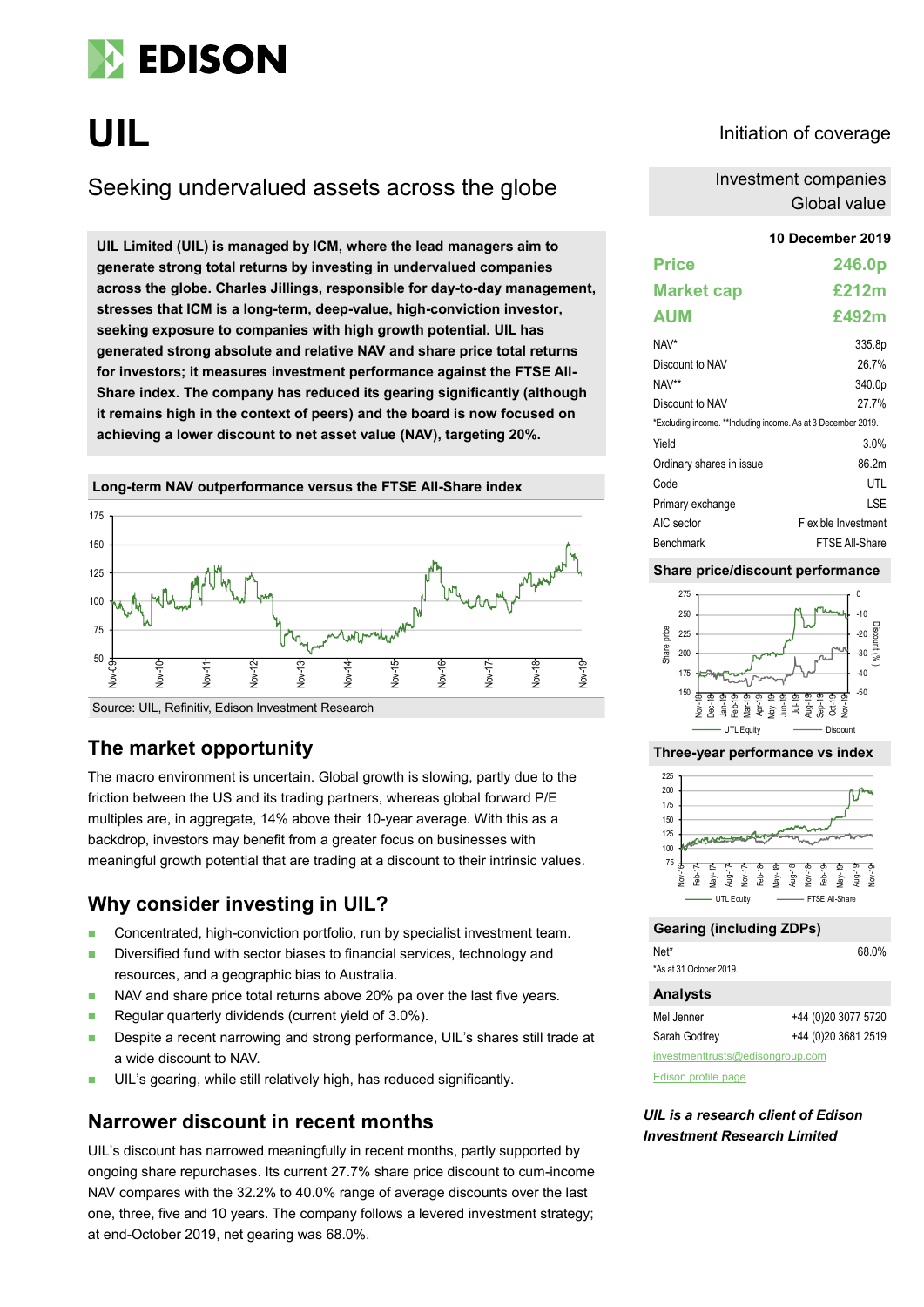

#### **Exhibit 1: Company at a glance**



|                                |           | <b>I VILIVIIV WULGILL /U</b>                  |                 |                    |
|--------------------------------|-----------|-----------------------------------------------|-----------------|--------------------|
| Company                        | Country** | <b>Sector</b>                                 | 31 October 2019 | 31 October 2018*** |
| Somers                         | Bermuda   | Financial services investment holding company | 24.0            | 24.2               |
| Utilico Emerging Markets Trust | UK        | Emerging markets investment trust             | 16.7            | 16.0               |
| Zeta Resources                 | Australia | Resources investment company                  | 12.8            | 13.5               |
| Resolute Mining                | Australia | Gold mining                                   | 11.9            | 11.0               |
| Optal                          | UK        | Electronic payment services platform          | 7.5             | 6.6                |
| Ascendant Group                | Bermuda   | Electric utility                              | 4.9             | N/A                |
| One Communications             | Bermuda   | <b>Telecommunications</b>                     | 4.5             | N/A                |
| <b>Allectus Capital</b>        | Bermuda   | Fintech investment company                    | 4.0             | 2.0                |
| Afterpay Touch Group           | Australia | Electronic payment services platform          | 2.5             | 8.3                |
| Vix Tech                       | Singapore | Automated fare collection systems             | 2.0             | 3.5                |
| Top 10 (% of holdings)         |           |                                               | 90.8            | 89.4               |

Source: UIL, Edison Investment Research, Morningstar. Note: \*Utilico Investment Trust – UIL's predecessor. \*\*Of listing or domicile. \*\*\*N/A where not in end-October 2018 top 10.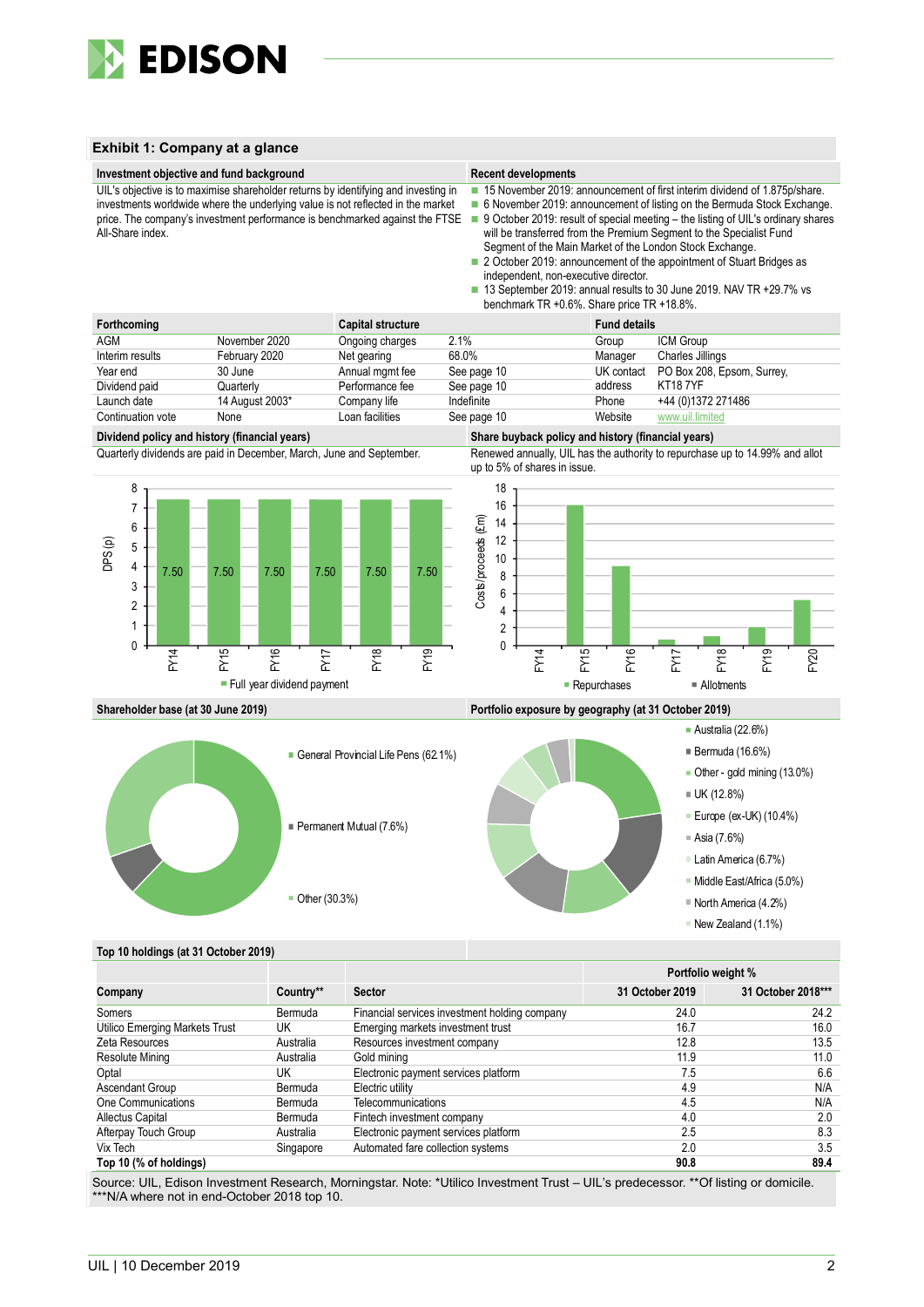

# **Market outlook: Opportunities for value specialists**

Exhibit 2 (LHS) shows the performance of indices (in sterling terms) over the last 10 years. The world market has outperformed both UK and emerging markets over this period, as global indices are dominated by the US, which has performed relatively strongly in recent years, helped by its accommodative monetary policy and robust corporate earnings growth. Investors in overseas equities have also benefited from sterling weakness following the Brexit vote in June 2016.

After a particularly benign period in 2017, share price volatility has picked up in recent quarters as investors focus on the prospects for economic growth and interest rate expectations. Current growth headwinds are exacerbated by the ongoing dispute between the US and its trading partners, notably China, which is affecting supply chains and business sentiment. Here in the UK, continued Brexit uncertainty is having a negative impact on spending intentions at both the corporate and consumer levels. In its October 2019 World Economic Outlook, the International Monetary Fund forecasts higher GDP growth prospects for emerging markets and developing economies (3.9% in 2019 followed by 4.6% in 2020, led by China and India) compared with developed economies (1.7% in both 2019 and 2020 – above-average growth estimates for the US, with below-average outlooks for Europe and Japan).

Looking at valuations in Exhibit 2 (RHS), markets look somewhat extended in terms of forward P/E multiples, with the world market trading at a 14% premium to its 10-year average. Emerging markets look relatively attractively valued, particularly on an absolute basis, whereas the UK has suffered significant outflows from international and domestic investors, which is reflected in both its absolute and relative multiples. During 2019, the US market has performed relatively well, but leadership has been narrow, led by select technology and consumer stocks that now look particularly expensive. In the UK, there has been a bifurcation between those companies with overseas earnings – which have been favoured by investors – and smaller-cap companies with domestic operations, which are looking particularly unloved.

In an environment of slowing economic growth and above-average valuations, investors may be well served by focusing on niche growth opportunities that are trading on reasonable multiples.



| Datastream indices forward P/E multiples (as at 9 December 2019) |                                                |      |     |         |         |  |  |  |  |
|------------------------------------------------------------------|------------------------------------------------|------|-----|---------|---------|--|--|--|--|
| (x)                                                              | High<br>Last as % of<br>Last<br>10-year<br>Low |      |     |         |         |  |  |  |  |
|                                                                  |                                                |      |     | average | average |  |  |  |  |
| UK                                                               | 12.8                                           | 157  | 85  | 126     | 102     |  |  |  |  |
| Developed markets                                                | 16.3                                           | 16.9 | 9.9 | 141     | 115     |  |  |  |  |
| <b>Emerging markets</b>                                          | 12.2                                           | 13.6 | 9.2 | 11.5    | 106     |  |  |  |  |
| World                                                            | 15.5                                           | 16.3 | 9.8 | 13.6    | 114     |  |  |  |  |

Source: Refinitiv, Edison Investment Research

# **Fund profile: Seeking undervalued securities**

UIL's predecessor, Special Utilities Investment Trust (SUIT), was launched in August 1993 as a split-capital fund investing in utilities. In August 2003, its income shares were redeemed at par and the capital shareholders were given the option for a cash exit or to roll their existing capital shares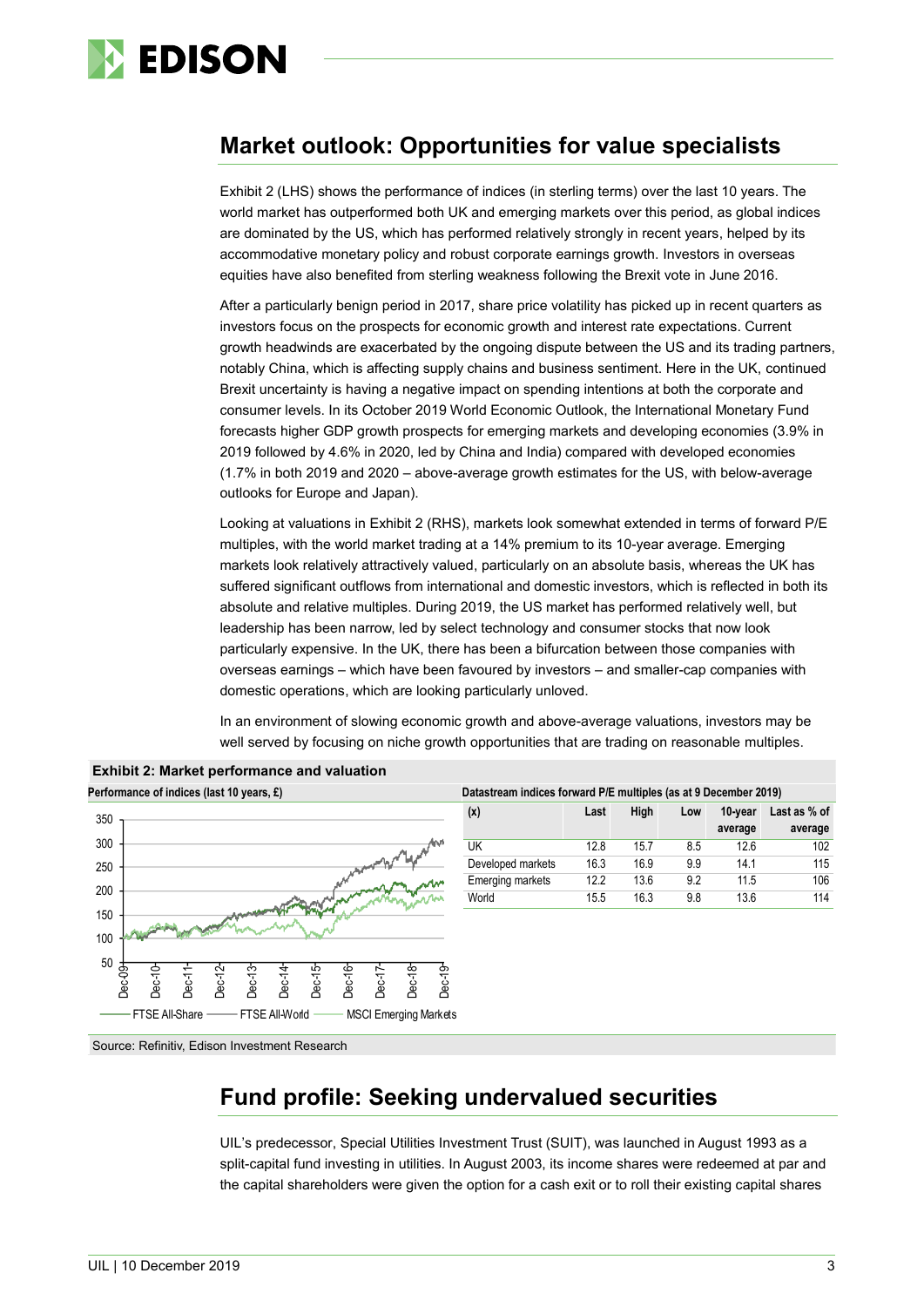

into a new fund, Utilico Investment Trust (UIT – c 70% elected to roll over). Given a number of challenges and regulatory headwinds in the European utility sector, UIT's mandate was changed to invest in undervalued companies across a range of industries, rather than focusing on the infrastructure, utility and related sectors.

UIL is the successor vehicle to UIT and began trading on 20 June 2007 as a Bermuda-registered company. It is now listed on the Specialist Fund Segment of the London Stock Exchange (see following section). On 5 November 2019, UIL announced a secondary listing on the Bermuda Stock Exchange. UIL is managed by ICM Investment Management and ICM (collectively referred to as ICM). It aims to identify and invest in compelling long-term investments across the globe, where the forecast underlying value is not reflected in their current share price.

The company may invest in shares, bonds, convertibles and other types of securities, including non-investment grade bonds and unlisted securities (up to 25% of gross assets at the time of investment). Derivative instruments are permitted for investment purposes and efficient portfolio management. There are no restrictions on UIL's sector and geographic exposure, but at the time of investment, no single investment will exceed 30% of gross assets. The company employs a levered strategy through zero dividend preference (ZDP) shares and a limited amount of bank debt (see Capital structure and fees section on pages 10 and 11). At end-October 2019, net gearing (ZDP shares plus borrowings) was 68.0%.

UIL's performance is benchmarked against the FTSE All-Share index. Data from UIL show that since inception to end-FY19 (30 June), its NAV total return compounded at a rate of 13.4% pa, which compares very favourably with the 8.1% pa total return of the FTSE All-Share index.

# **Change of London Stock Exchange listing**

Following shareholder approval at a special general meeting on 9 October 2019, UIL transferred its listing from the Premium Segment of the Official list to the Specialist Fund Segment of the London Stock Exchange with effect from 7 November 2019. Independent shareholders almost unanimously supported the transfer with only 0.19% voting against the proposal. The meeting followed an announcement in July 2019 that the number of UIL's shares in public hands was close to the 25% minimum threshold. This is a result of the company continuing to buy back shares, along with share purchases by the board members and ICM's managers. As at 30 June 2019, ICM manager Duncan Saville had a 70.5% interest in UIL's issued share capital, which included the holdings of General Provincial Life Pension Fund (62.1%) and Permanent Mutual (7.6%). The Specialist Fund Segment does not have any free-float requirements. UIL's ZDP shares continue to be listed on the Standard Segment of the Main Market of the London Stock Exchange. The Specialist Fund Segment is designed to appeal to specialist funds and sophisticated investors; shares listed here may have limited liquidity and have greater share price volatility than shares listed on the Main Market. Data from the London Stock Exchange show that in August 2019, 42 closed-end investment funds were listed in this segment, with an average market cap of c £300m.

# **The fund manager: Charles Jillings**

### **The manager's view: Avoiding short-term market noise**

ICM's investment teams are led by Duncan Saville and Charles Jillings. Jillings is responsible for day-to-day management. His view on the macro backdrop is that the noise around ongoing topics is clearly having an impact on the global economy and asset markets; and that it is difficult to be confident in the outcomes. The manager is concerned about the relationship between the US and China; his view for some time has been that the issue is not just about trade, and the frictions are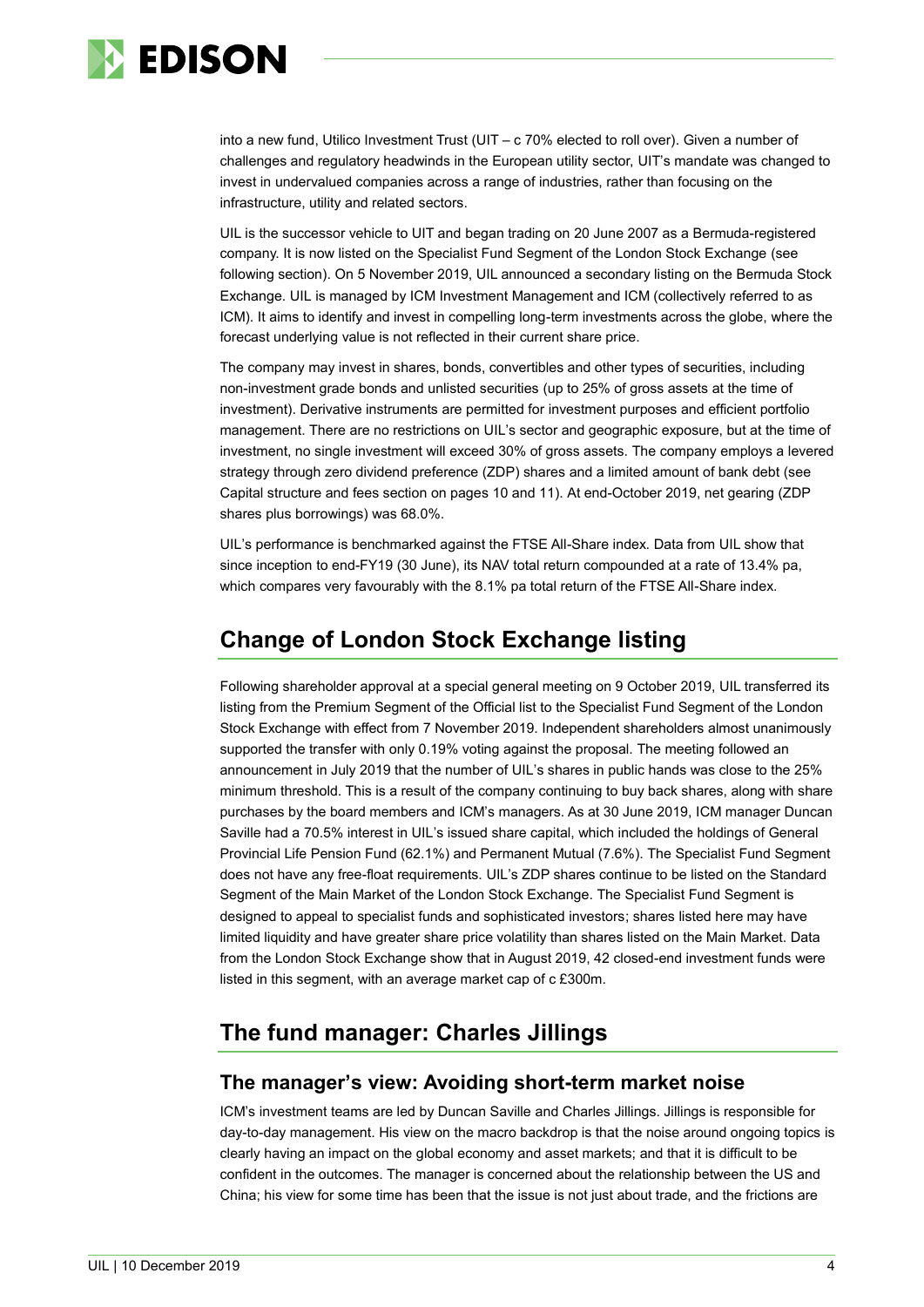

much deeper, which could cause significant economic headwinds in the future. Regarding Europe, Jillings says the EU's relationship with the UK is a concern. The UK is the sixth-largest economy in the world, so lower growth here will also affect European growth, which is already subdued. He is more positive on the outlook for emerging markets, as most of these countries' authorities are pursuing policies to promote economic growth, such as in China, India and Brazil. The manager points to Brazil, where interest rates are at record lows, pension reform has been voted through and the government is encouraging foreign ownership of Brazilian companies. Jillings says that China and India are also 'energising their economies'.

Although global growth is slowing, the manager says that for the type of investments UIL seeks, he is still finding compelling opportunities. ICM's managers are total return, bottom-up investors rather than focusing on global stock markets and the macro environment. Jillings explains that ICM's process is common across all platforms. All of the investment teams are looking for deep value in their respective spaces, either mispriced growth or mispriced asset-backed companies. He says the majority of investments require a degree of active engagement, so as a result UIL is in the relatively 'active management' camp. In terms of earnings support, the manager argues that interest rates are low or declining further, which is a benign or positive environment for many businesses; however, he observes higher levels of debt at the personal, corporate and government levels, which he suggests will become unsustainable at some point, and put pressure on earnings.

Jillings says he 'can see a lot of disruption coming', believing that regardless of a company's business, all firms will experience technological disruption, either directly or indirectly. The manager believes the financial services sector is already disrupted and highlights UIL's position in Afterpay Touch Group, which 'has turned a piece of the payments market on its head'. It allows retailers to offer customers the ability to buy now and pay later in instalments, without affecting their credit scores (as long as payments are made on time); this is proving very popular with the millennial generation. Afterpay receives a small percentage (around 4%) of the retailer's sales, and fees from the customer for non-payments (if a payment is missed, no more credit is available). In the UK, the company trades as Clearpay and has recently signed a contract with Marks & Spencer, allowing its online customers to spend between £30 and £800, repaying in four instalments.

# **Asset allocation**

### **Investment process: Focused on undervalued assets**

UIL is managed by ICM, a specialist investment manager with c £15bn of assets under management (both directly and indirectly). The investment teams are led by Duncan Saville and Charles Jillings, both of whom are chartered accountants with backgrounds in corporate finance and asset management. Other senior members of the investment team are Jacqueline Broers, Jonathan Groocock and Mark Lebbell (covering the utilities and infrastructure sectors); Gavin Blessing (fixed income); Dugald Morrison (resources); Jason Cheong (technology); and Alasdair Younie (financial services).

The fund's objective is to invest in undervalued assets across the globe. Reasons for a business to be under priced may include: technological change, an underperforming management team or shareholder apathy.

Around 65% of the portfolio is invested via ICM-managed funds, or 'platforms', principally Somers (financial services), Utilico Emerging Markets Trust (emerging markets utilities and infrastructure), Zeta Resources (natural resources) and Allectus Capital (technology, with a particular focus on fintech) (see Current positioning for a fuller explanation of each platform).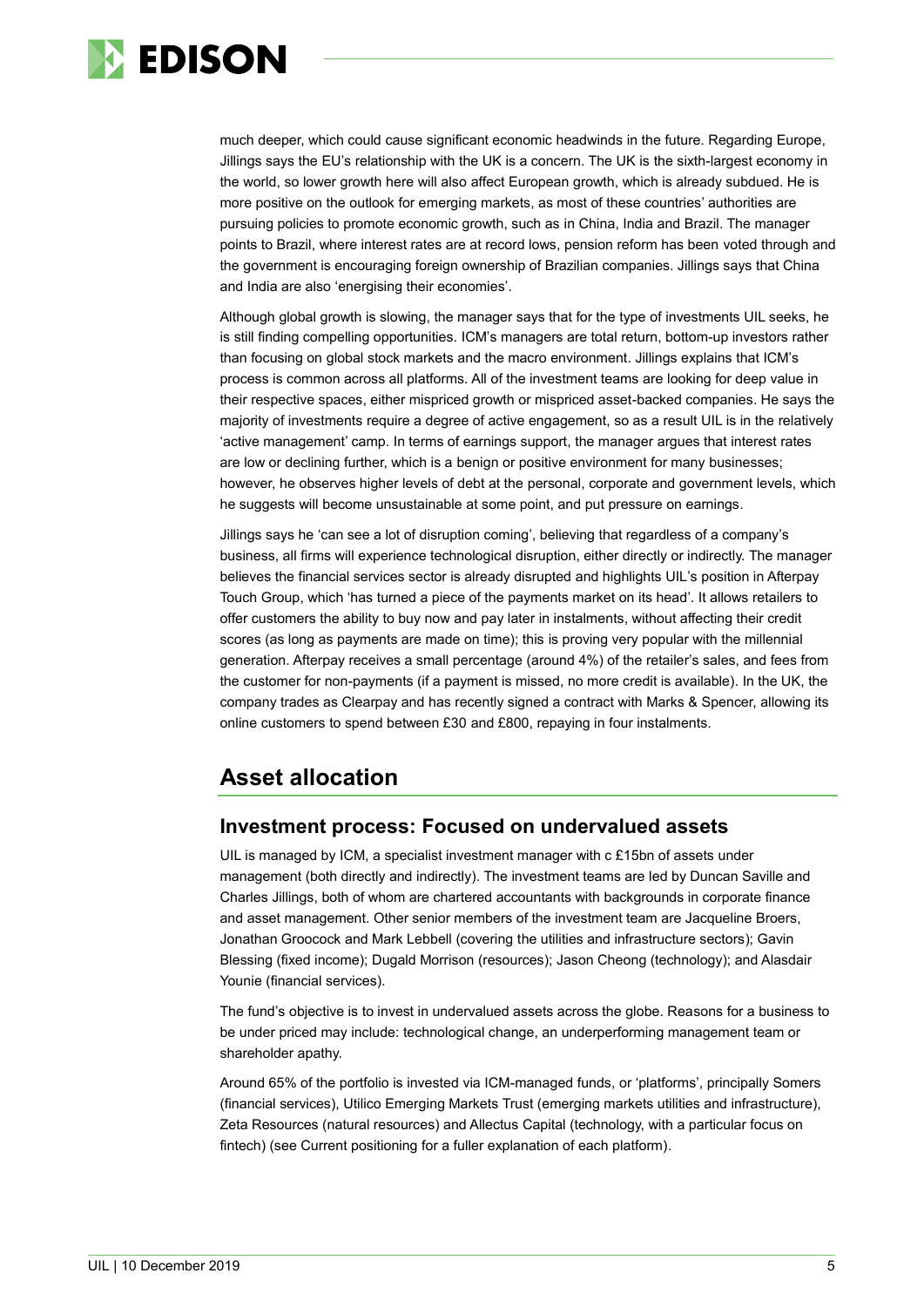

Jillings highlights what he believes to be the benefits of this approach:

- **Focused strategy** each platform has a narrow mandate.
- **Dedicated research analysts** focused on understanding current portfolio businesses and identifying new investments that fit each platform's remit.
- **Financial support** ability to draw on UIL's financial resources.
- **Deep knowledge** ability to optimise investment opportunities and undertake corporate finance-led transactions.

The remaining c 35% of the fund is in direct holdings including Afterpay Touch Group and Optal (holdings in the Allectus Capital platform before distributing to shareholders in 2016), and Resolute Mining. At end-FY19, around one-third of the fund was invested in operating companies and the total number of companies in the portfolio (including the platforms) was 42.

UIL's portfolio is constructed after incorporating the manager's three medium-term views on the macro backdrop into account: global financial markets are over-indebted; technological change provides the opportunity for strong investment returns; and emerging markets offer higher GDP growth opportunities than developed markets.

Jillings believes in the importance of supporting investee companies with their capital requirements while maintaining an active and constructive shareholder approach, including reviews of their capital structure and business efficiencies. UIL may often be among an investee company's largest shareholders and maintains regular contact with them. There is no limit as to how much of a company UIL may own and it may sometimes take legal or management control of a firm. When industries are going through change, the company wants to be a substantive shareholder to enable it to have a voice.

The manager says sometimes when he invests in companies, they are not the opportunities that sparkle; however, they can provide visibility on other companies that are ultimately much stronger investments. These may evolve into platform investments, such as resources-focused investment holding and development company Zeta Resources, which was launched in June 2013.

### **Current portfolio positioning**

UIL has a concentrated portfolio. At end-October 2019, its top 10 holdings made up 90.8% of the fund, marginally higher than 89.4% a year earlier; eight positions were common to both periods (Exhibit 1). However, it should be noted that each platform investment holds a number of underlying positions, thereby significantly reducing portfolio risk.

Looking at the company's geographic exposure (Exhibit 3), Australia is the largest segment in the portfolio, although the weighting declined by 6.9pp over the 12 months to 31 October. Other notable changes are a fall in UK exposure (-7.3pp), with higher weightings in continental Europe (+5.2pp) and Bermuda (+4.8pp).

| . .<br>. .<br>$\cdot$      |                            |             |
|----------------------------|----------------------------|-------------|
| Portfolio end-October 2019 | Portfolio end-October 2018 | Change (pp) |
| 22.6                       | 29.5                       | (6.9)       |
| 16.6                       | 11.8                       | 4.8         |
| 13.0                       | 13.6                       | (0.6)       |
| 12.8                       | 20.1                       | (7.3)       |
| 10.4                       | 5.2                        | 5.2         |
| 7.6                        | 6.3                        | 1.3         |
| 6.7                        | 6.6                        | 0.1         |
| 5.0                        | 1.5                        | 3.5         |
| 4.2                        | 4.5                        | (0.3)       |
| 1.1                        | 0.9                        | 0.2         |
| 100.0                      | 100.0                      |             |
|                            |                            |             |

Source: UIL, Edison Investment Research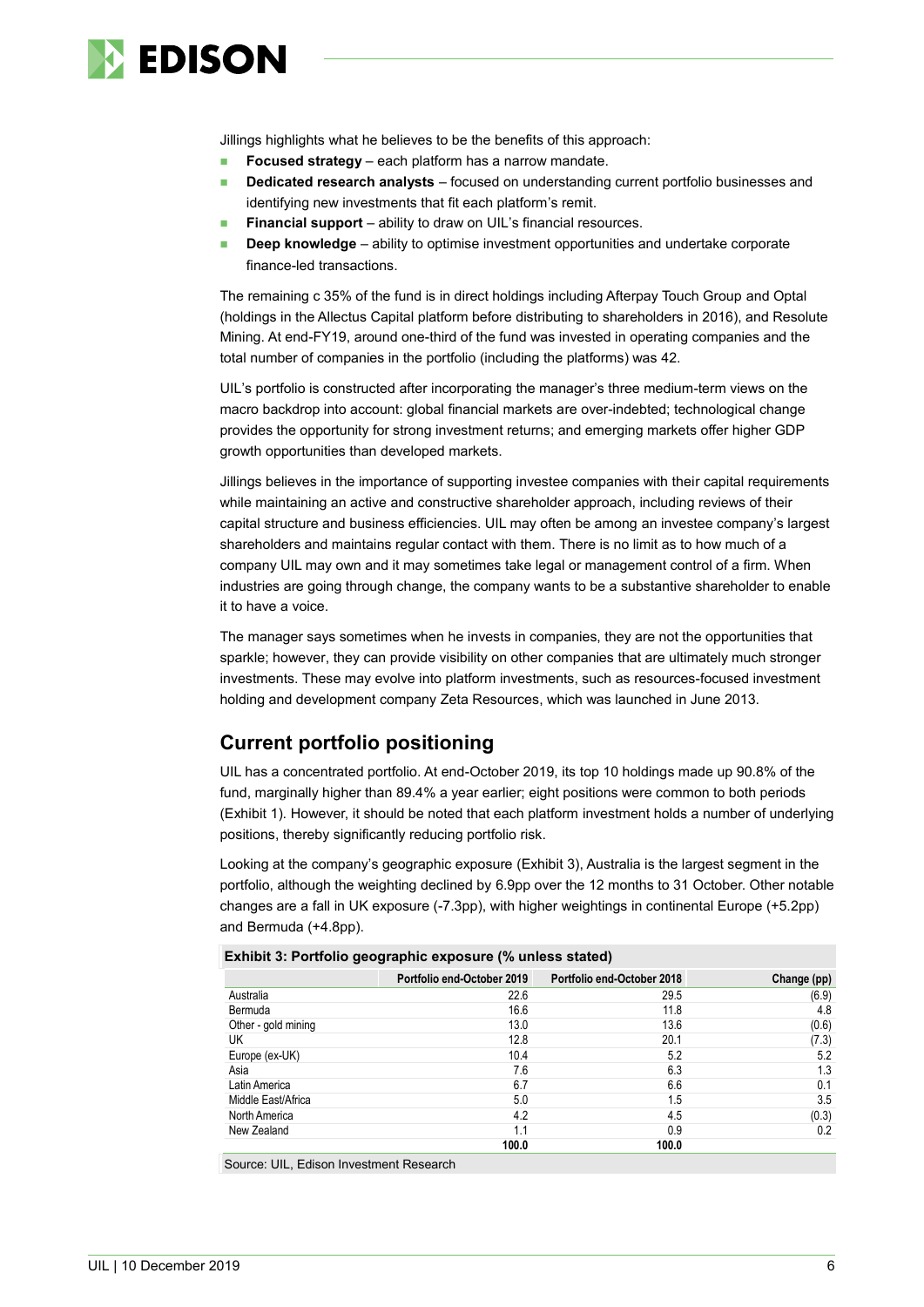

In terms of UIL's sector exposure (Exhibit 4), financial services makes up nearly a quarter of the fund. The largest changes over 12 months to end-October are a fall in the technology weighting (-6.0pp) and increases in infrastructure investments (+4.8pp) and telecoms (+3.0pp).

|                            | Portfolio end-October 2019 | Portfolio end-October 2018 |             |
|----------------------------|----------------------------|----------------------------|-------------|
|                            |                            |                            | Change (pp) |
| <b>Financial services</b>  | 24.3                       | 24.5                       | (0.2)       |
| Technology                 | 19.0                       | 25.0                       | (6.0)       |
| Gold mining                | 13.0                       | 13.6                       | (0.6)       |
| Resources                  | 11.1                       | 10.2                       | 0.9         |
| <b>Telecoms</b>            | 6.6                        | 3.6                        | 3.0         |
| Infrastructure investments | 5.9                        | 1.1                        | 4.8         |
| Electricity                | 4.1                        | 5.3                        | (1.2)       |
| Oil & gas                  | 2.6                        | 3.9                        | (1.3)       |
| Ports                      | 2.3                        | 2.1                        | 0.2         |
| Road & rail                | 2.0                        | 1.7                        | 0.3         |
| Water                      | 1.7                        | 1.0                        | 0.7         |
| Renewables                 | 1.6                        | 1.0                        | 0.6         |
| Airports                   | 0.6                        | 1.6                        | (1.0)       |
| Other                      | 5.2                        | 5.4                        | (0.2)       |
|                            | 100 በ                      | 100 በ                      |             |

### **Exhibit 4: Portfolio sector exposure (% unless stated)**

Source: UIL, Edison Investment Research

Jillings highlights some of UIL's holdings, noting that its investment company (platform) positions are trading at a discount to the value of their underlying investments, effectively affording UIL investors a 'double discount', as the fund itself is trading at a greater than 25% discount to NAV. As an example, Utilico Emerging Markets Trust's shares are currently trading at a c 10% discount to its cum-income NAV.

- **Somers** (SOM) is a Bermuda-listed financial services investment company. Its largest holding (c 34%) is Resimac Group (RMC). The manager explains that in Australia, outside of the four major and smaller banks, there are a number of mortgage originators, one of which is Resimac. The non-bank mortgage lenders have fewer regulatory challenges than the banks and the company has robust fundamentals, helped by low interest rates and a long history of securitisation. Other Somers holdings include Bermuda Commercial Bank (c 21%), and UKbased Waverton Investment Management (c 19%) and PCF Group (PCF, c 13%).
- **Utilico Emerging Markets Trust** (UEM) is a UK-listed investment trust focusing on infrastructure, utility and related assets in emerging markets. Since launch in July 2005, the fund has generated an annual NAV total return of 11.0%. UEM has an addressable universe of c 900 companies. Portfolio holdings tend to be no larger than 5%, which mitigates risk, given the focus on emerging rather than developed markets. The manager says ICM is a well-known investor in UEM's sectors and explains that urbanisation and growth of the emerging market middle class is driving demand for airports and other infrastructure assets. Jillings argues that although the infrastructure and utility sectors have had positive demand drivers for the last decade, he expects this to continue for at least the next 20 years.
- **Zeta Resources** (ZER) is an Australia-listed, closed-ended Bermuda investment company, with direct and indirect exposure to resource projects and mining companies. The portfolio includes significant exposure to nickel and copper, with demand for both elements coming from the automotive industry due to the development of electric vehicles. Jillings explains there has been underinvestment in nickel and copper production, so he believes the opportunities, driven by higher demand, should be very significant for the company. The largest position in the fund is Panoramic Resources (c 38%) – in early-November 2019, it received a takeover bid from Independence Group to acquire the shares in Panoramic that it does not already own; the manager believes the bid is opportunistic.
- **Allectus Capital** is an unlisted investment company jointly owned by ICM and UIL. It has a value-focused technology portfolio (c \$50m) of listed and unlisted companies, largely in the Asia Pacific region and the UK. It focuses on early-stage, potentially disruptive businesses, primarily in the fintech sector.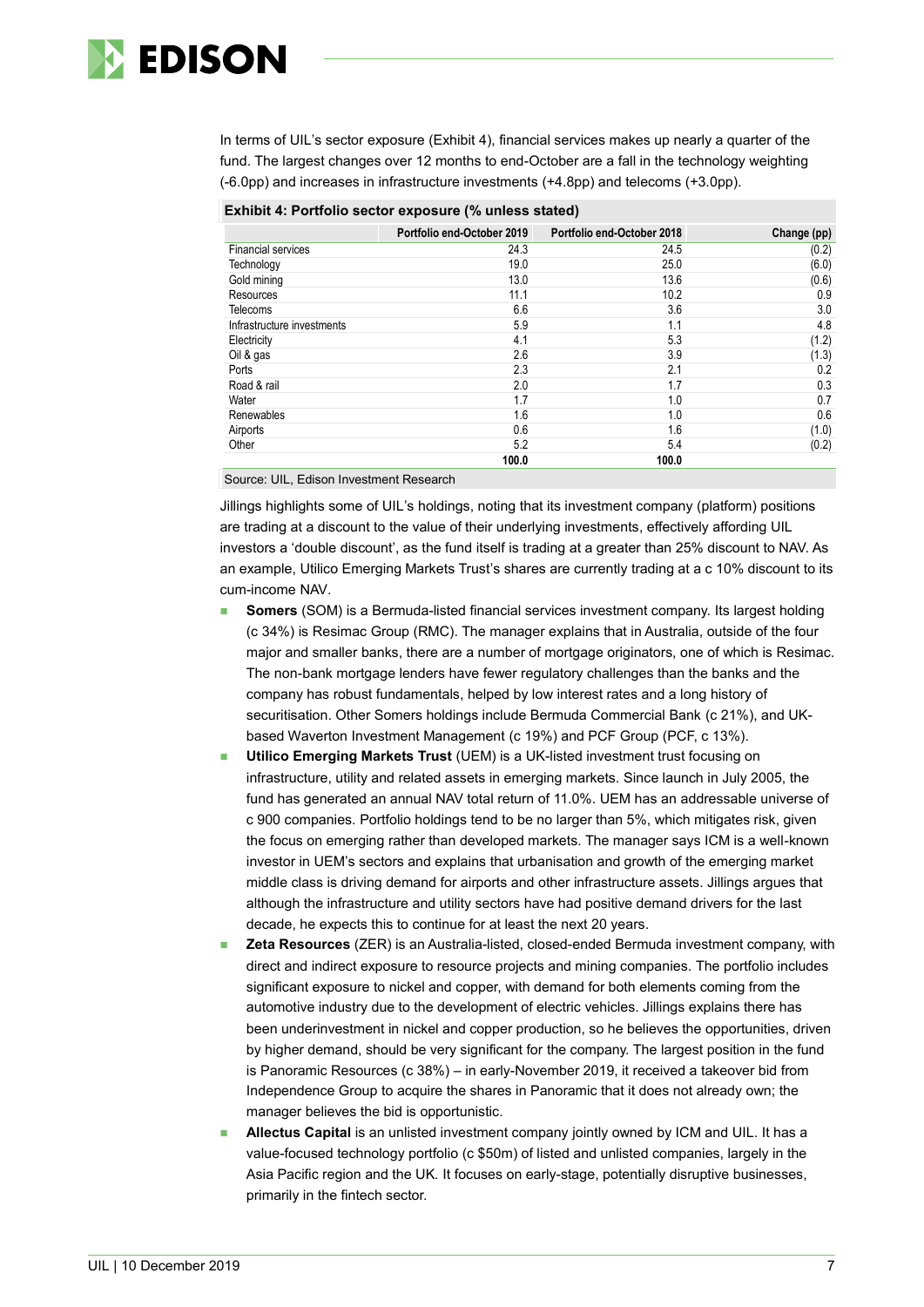

- **Optal** is a direct unlisted position, originally held in Allectus Capital's portfolio. It is a developer of global payment systems, primarily targeting the travel industry, and has a long-term strategic partnership with MasterCard. The manager says that Optal is growing significantly and pays a dividend.
- **Afterpay Touch Group** (APT) is an Australian technology-driven payments company with more than six million active users and nearly 40k merchants building a multi-country global footprint (see The manager's view on page 5). It was originally an investment within Allectus Capital's portfolio. The company was formed from the July 2017 merger of Afterpay (May 2016 IPO at A\$1 per share) and Touchcorp (March 2015 IPO at A\$1.40 per share). Afterpay Touch Group is now trading around A\$30 per share.

# **Performance: Long-term record of outperformance**

| Exhibit 5: Five-year discrete performance data |                                                                                   |                      |                              |                              |                                     |  |  |  |  |
|------------------------------------------------|-----------------------------------------------------------------------------------|----------------------|------------------------------|------------------------------|-------------------------------------|--|--|--|--|
| 12 months ending                               | Share price<br>(%)                                                                | <b>NAV</b><br>$(\%)$ | <b>FTSE All Share</b><br>(%) | <b>FTSE All World</b><br>(%) | <b>MSCI Emerging</b><br>Markets (%) |  |  |  |  |
| 30/11/15                                       | 1.1                                                                               | 7.0                  | 0.6                          | 21                           | (13.3)                              |  |  |  |  |
| 30/11/16                                       | 36.0                                                                              | 85.8                 | 9.8                          | 25.8                         | 31.2                                |  |  |  |  |
| 30/11/17                                       | 12.9                                                                              | (6.3)                | 13.4                         | 15.7                         | 23.0                                |  |  |  |  |
| 30/11/18                                       | 15.0                                                                              | 12.5                 | (1.5)                        | 5.5                          | (3.2)                               |  |  |  |  |
| 30/11/19                                       | 52.2                                                                              | 23.7                 | 11.0                         | 12.7                         | 6.2                                 |  |  |  |  |
|                                                | Causes UIL Definition Nata: AILO/ and a total notional heads be normale atominate |                      |                              |                              |                                     |  |  |  |  |

Source: UIL, Refinitiv. Note: All % on a total return basis in pounds sterling.



**Exhibit 6: Investment company performance to 30 November 2019**

Source: UIL, Refinitiv, Edison Investment Research. Note: Three-, five- and 10-year performance figures annualised.

In FY19 (ending 30 June), UIL's NAV and share price total returns of 29.7% and 18.8% respectively were considerably ahead of the 0.6% total return of the FTSE All-Share index. Positive contributors to performance included Afterpay Touch (+168.1%), Bermuda First Investment Company (+77.5%), Optal (+60.9%) and One Communications (+51.1%), while NAV performance detractors included the fund's largest position Somers, which declined by 5.8%.

As shown in Exhibits 5 and 6, UIL has delivered a strong share price total return over the last 12 months (+52.2%) compared to a +23.7% NAV total return, which has led to a meaningful narrowing of the company's discount (Exhibit 9). Its absolute returns over the last five years are also very robust, helped by the fund's gearing (NAV and share price total returns of +21.0% pa and +22.1% pa respectively).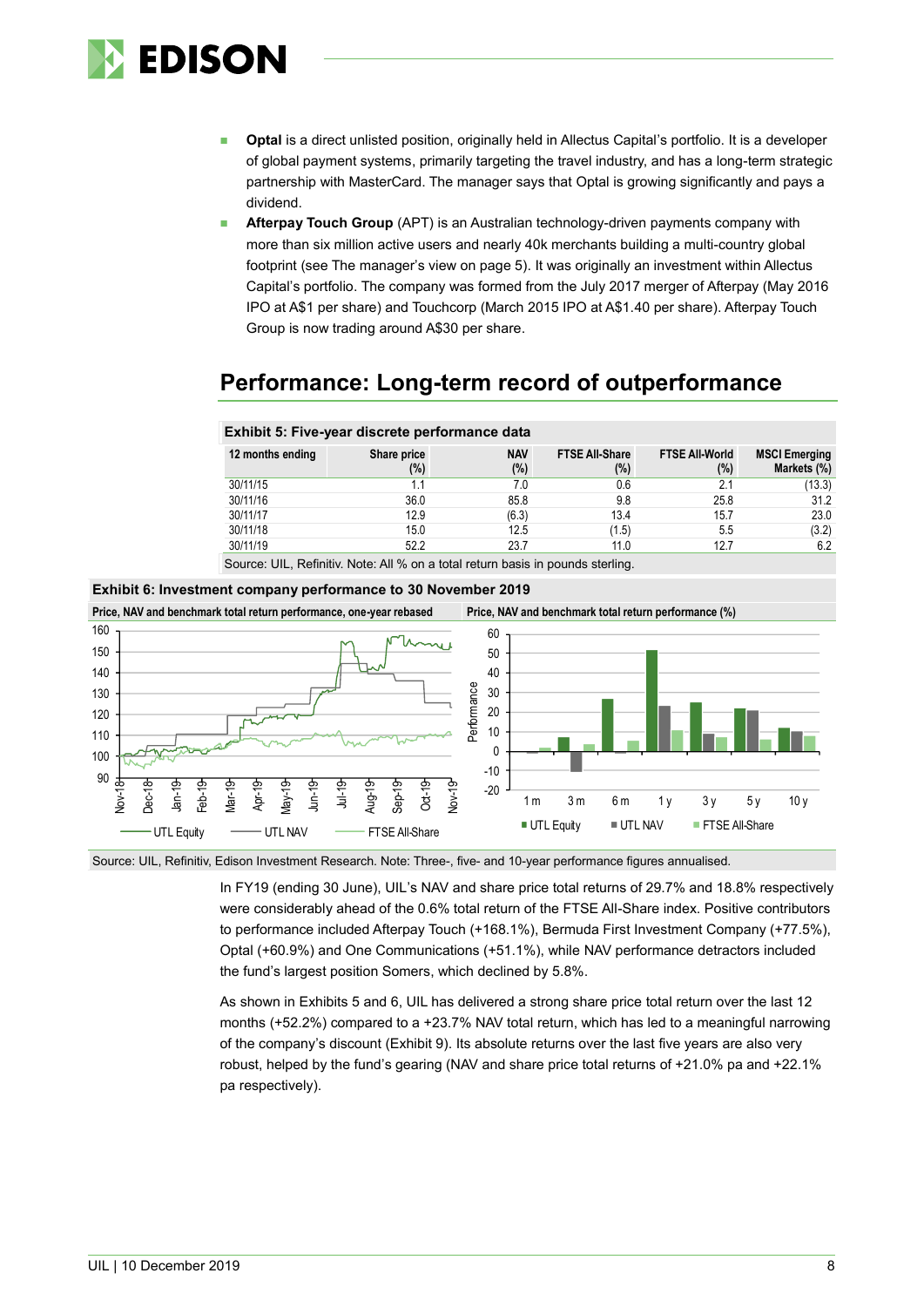

|                                         | One month | Three months | Six months | One year | Three years | Five years | 10 years |
|-----------------------------------------|-----------|--------------|------------|----------|-------------|------------|----------|
| Price relative to FTSE All-Share        | (3.0)     | 3.3          | 20.0       | 37.1     | 59.3        | 98.3       | 46.2     |
| NAV relative to FTSE All-Share          | (3.6)     | (14.4)       | (6.8)      | 11.4     | 5.1         | 89.1       | 22.5     |
| Price relative to FTSE All-World        | (3.2)     | 5.7          | 16.0       | 35.1     | 43.7        | 53.9       | 5.4      |
| NAV relative to FTSE All-World          | (3.8)     | (12.4)       | (9.9)      | 9.7      | (5.2)       | 46.7       | (11.6)   |
| Price relative to MSCI Emerging Markets | (0.7)     | 7.3          | 22.9       | 43.2     | 56.1        | 88.8       | 76.7     |
| NAV relative to MSCI Emerging Markets   | 1.3)      | (11.1)       | (4.6)      | 16.4     | 3.0         | 80.1       | 48.1     |

### **Exhibit 7: Share price and NAV total return performance, relative to indices (%)**

Source: UIL, Refinitiv, Edison Investment Research. Note: Data to end-November 2019. Geometric calculation.

UIL's relative returns are shown in Exhibit 7. Its NAV has outperformed the FTSE All-Share index over most periods shown, particularly over the last one, five and 10 years. This is an imperfect measure given the company only has 12.8% exposure to the UK (although it is relevant for UK investors) so we have also included global and emerging markets indices as comparators. UIL's NAV has outpaced the performance of the FTSE All-World index over one and five years, and the MSCI Emerging Markets index over one, three, five and 10 years.



**Exhibit 8: NAV total return performance relative to benchmark over five years**

Source: UIL, Refinitiv, Edison Investment Research

### **Discount: Recent narrowing in the discount**

Renewed annually, UIL has the authority to repurchase up to 14.99% and allot up to 5% of shares in issue. The company's discount has narrowed considerably in recent months and there is scope for this trend to continue given the company's strong investment performance, a lower level of gearing, and regular quarterly dividends. UIL's board is aiming for a 20% discount, which it believes is achievable over the medium term via continued share repurchases and a higher focus on marketing to existing and potential investors. In FY19, the company repurchased 1.2m shares (1.4% of the share base), at an average discount of 51.2%, and share buybacks have continued in FY20 (2.1m shares, equivalent to 2.4% of the share base).

Based on the 3 December weekly NAV, UIL's shares are currently trading at a 27.7% discount to cum-income NAV, which is towards the lower end of the 12-month range. This may reflect a recognition by investors of the board's serious intent to narrow the company's discount. The current discount is narrower than the 39.2%, 40.0%, 38.1% and 32.2% averages over the last one, three, five and 10 years respectively.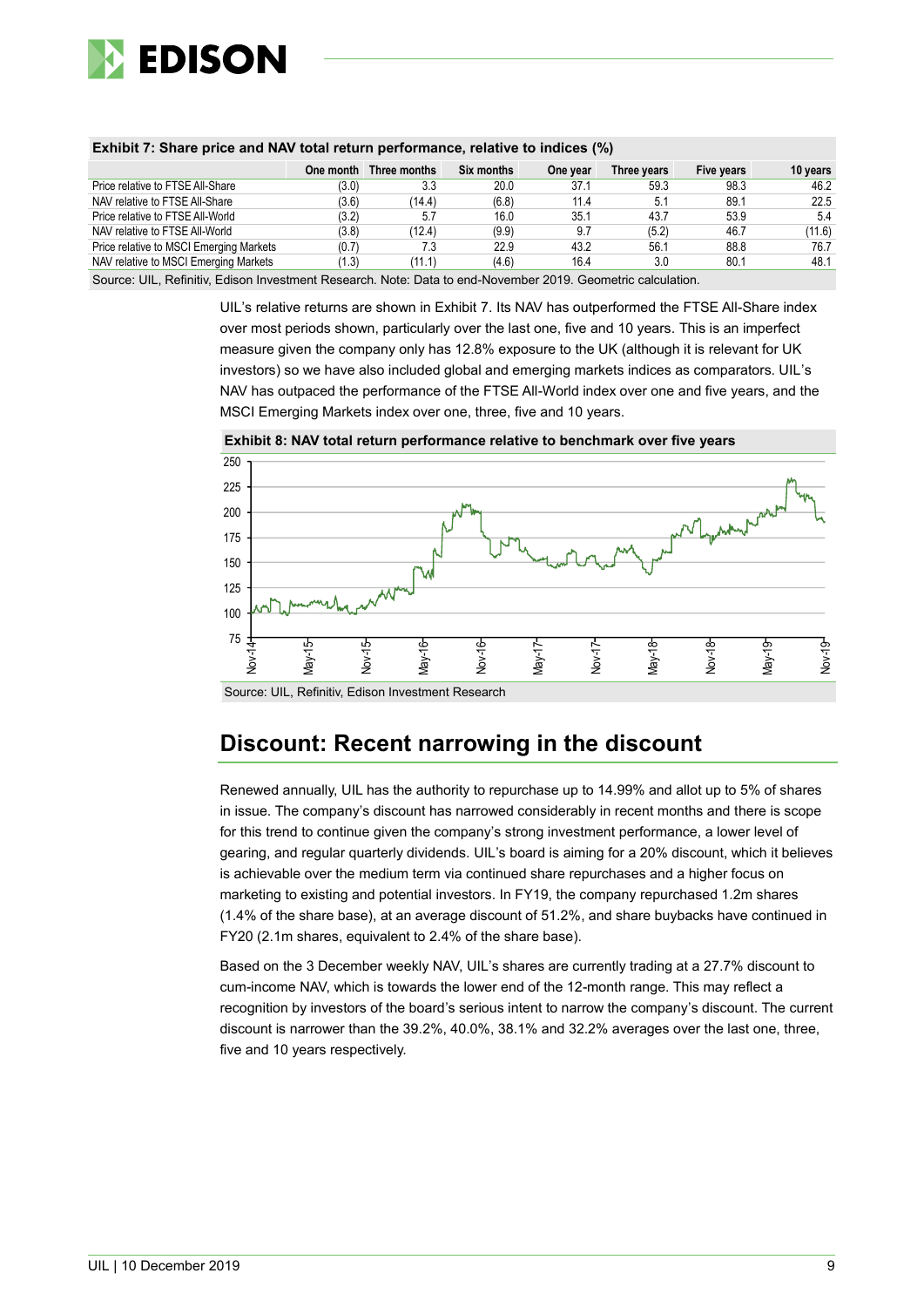





### **Capital structure and fees**

UIL has 86.2m ordinary shares outstanding and follows a levered strategy using ZDP shares and bank debt. It has a £50m senior secured multicurrency revolving facility with Scotiabank Europe (£38.3m drawn). The loan matures in March 2020 and is expected to be extended to 2022.

In the FY14 annual report, the board stated its commitment to reducing the company's debt and gearing. This has occurred in each subsequent year – gearing was 64.6% at 30 June 2019 versus 87.3% a year earlier, and 160.4% at 30 June 2013. UIL's current level of gearing is well below the board's 100% target maximum – 68.0% as at end-October 2019, which is a level the manager is comfortable running.

|                                 | 2020   | 2022   | 2024   | 2026        |
|---------------------------------|--------|--------|--------|-------------|
| Accrued capital entitlement (p) | 144.43 | 122.55 | 109.69 | 107.67      |
| Share price (p)                 | 151.00 | 132.50 | 117.00 | 108.50      |
| Premium/(discount) to NAV (%)   | 4.5    | 8.1    | 6.7    | 0.8         |
| ZDP cover $*(x)$                | 5.21   | 2.99   | 2.41   | 2.04        |
| Yield to redemption* (%)        | 2.6    | 3.5    | 3.4    | 4.9         |
| ZDP redemption value (p)        | 154.90 | 146.99 | 138.35 | 151.50      |
| Shares in issue (m)             | 39.0   | 50.0   | 30.0   | 25.0        |
| Ticker                          | UTLE   | UTLF   | UTLG   | <b>UTLH</b> |

#### **Exhibit 10: ZDP shares (at 31 October 2019)**

Source: UIL, Edison Investment Research. Note: \*Based on final redemption values.

As shown in Exhibit 10, UIL has four tranches of ZDP shares spread over six years. They are rolled every two years to ensure the portfolio is not disrupted if they are redeemed for cash. Jillings says the company's ZDP share strategy will continue, as it provides a secure, long-term debt facility. From inception to end-FY19, UIL had issued £373.6m of ZDP shares and redeemed £326.1m; they are issued by UIL Finance, a wholly owned subsidiary of UIL.

In October 2018, the 2018 ZDP shares were redeemed at a cost of £51.2m, using realised investments, while 20.0m 2024 ZDP shares were cancelled (having been held on the balance sheet as standby for the 2018 ZDP share redemption). The board is considering proposals for the redemption of the 31 October 2020 ZDP shares.

UIL's overall financing costs have declined over the years from an average rate of 6.3% at end-June 2013 to 5.5% at end-June 2019. They should decline further as the board is expecting to refinance the 2020 ZDP shares at a lower rate than the retiring 2020 ZDPs.

ICM is paid an annual management fee of 0.5% pa of UIL's total assets less current liabilities (excluding borrowings and excluding the value of all holdings in companies managed or advised by ICM or its subsidiaries from which it receives a management fee), along with 45% of ICM's costs of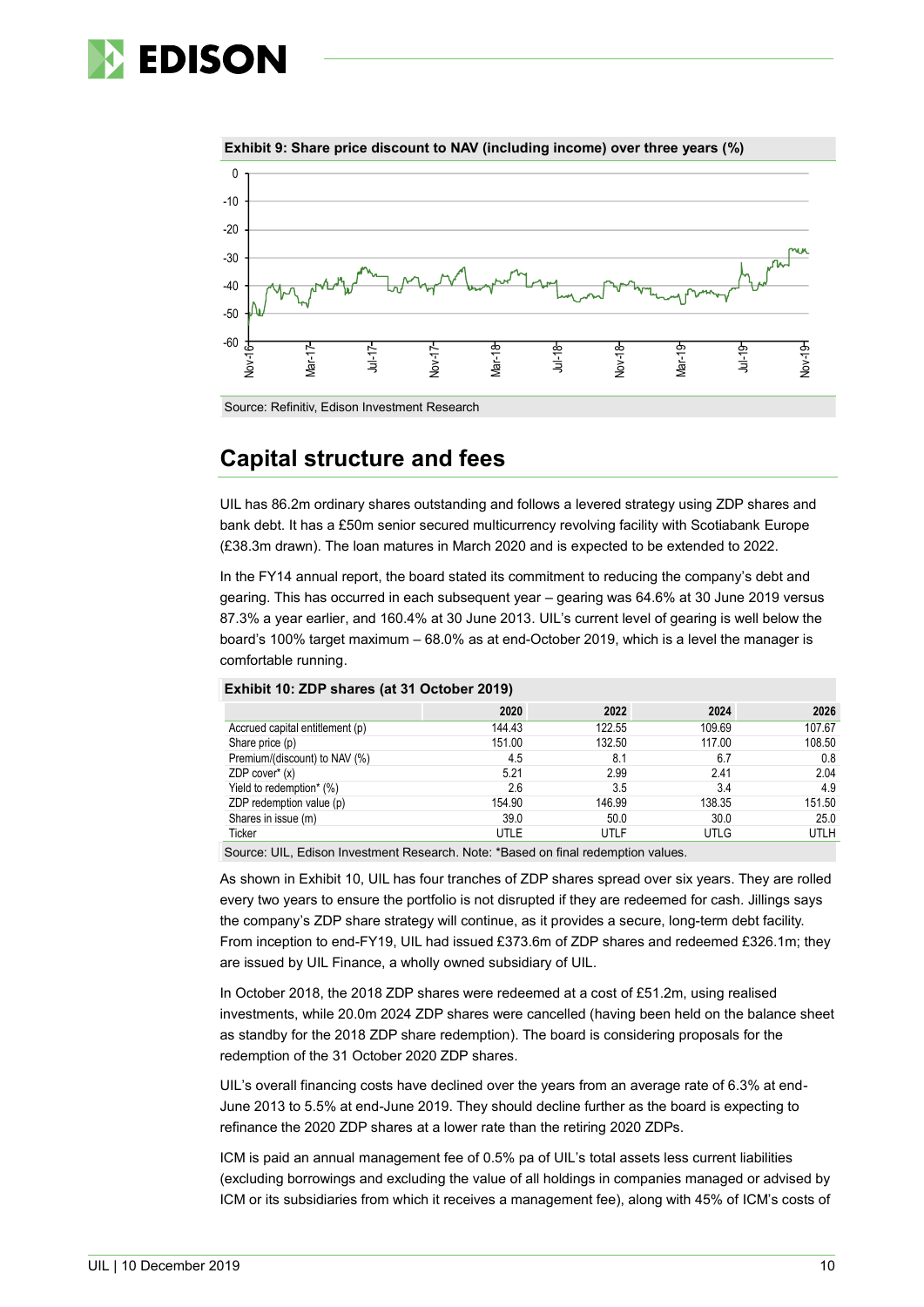

providing company secretarial services. ICM is entitled to a 15% performance fee on NAV returns above the higher of 5.0% or the UK gilt five- to 10-year index post-tax yield plus RPIX inflation. The NAV must exceed the high water mark NAV from when the performance fee was last paid (adjusted for capital events and dividends) and is capped at 2.5% of financial year-end NAV (adjusted for capital events and dividends paid). It is also reduced to take into account any fees paid to ICM by companies where UIL is an investor.

In FY19, UIL's ongoing charges (excluding performance fees) were 2.1% (FY18: 2.2%), while including performance fees they were 5.1% (FY18: 4.4%). While these fees may appear relatively high compared with other investment companies as they are calculated on total assets but expressed as a percentage of average net assets (after the deduction of the ZDP shares), based on gross assets the fees are considerably lower.

# **Dividend policy and record**

UIL pays regular quarterly dividends in December, March, June and September and it has the flexibility to pay dividends from capital reserves. In FY19, UIL's revenue return of 7.63p per share was 14.4% higher year-on-year. The dividend was maintained for the sixth consecutive year, at 7.50p per share and was fully covered for the first time in six years. At end-FY19, the company had revenue reserves of 10.3p per share, which is equivalent to c 1.4x the annual dividend. The board anticipates the annual dividend will be maintained at 7.50p per share and is hopeful that reserves will build; based on its current share price, UIL offers a yield of 3.0%.

### **Peer group comparison**

Exhibit 11 shows the 16 funds in the AIC Flexible Investment sector with market caps greater than £50m that have been trading for more than three years; they follow a variety of investment mandates. UIL's NAV total returns are above average over all periods shown, ranking first over one year (+16.2pp), first over three years (+13.5pp), first over five years (+108.6pp) and second over 10 years (+36.5pp). Although narrower than its historical averages, the fund has one of the widest discounts in the selected peer group, and one of the highest ongoing charges. UIL has the highest level of gearing and an above-average dividend yield (1.0pp above the mean).

| % unless stated                          | <b>Market</b><br>cap £m | <b>NAV TR</b><br>1 year | <b>NAV TR</b><br>3 year | <b>NAV TR</b><br>5 year | <b>NAV TR</b><br>10 year | <b>Discount</b><br>(cum-fair) | Ongoing<br>charge | Perf.<br>fee | Net<br>gearing | <b>Dividend</b><br>vield |
|------------------------------------------|-------------------------|-------------------------|-------------------------|-------------------------|--------------------------|-------------------------------|-------------------|--------------|----------------|--------------------------|
| UIL                                      | 212.0                   | 24.3                    | 34.0                    | 155.8                   | 171.6                    | (27.7)                        | 2.1               | Yes          | 168            | 3.0                      |
| Aberdeen Diversified Inc & Growth        | 342.0                   | 7.2                     | 16.3                    | 8.0                     | 64.2                     | (11.3)                        | 0.9               | No           | 109            | 5.0                      |
| <b>BMO Managed Portfolio Growth</b>      | 75.5                    | 10.1                    | 33.4                    | 49.5                    | 158.6                    | (0.3)                         | 1.0               | Yes          | 100            | 0.0                      |
| <b>BMO Managed Portfolio Income</b>      | 61.3                    | 13.8                    | 26.5                    | 38.6                    | 145.4                    | 0.3                           | 1.1               | Yes          | 100            | 4.4                      |
| Caledonia Investments                    | 1,694.3                 | 8.5                     | 31.0                    | 52.2                    | 143.3                    | (16.3)                        | 0.9               | No           | 100            | 1.9                      |
| Capital Gearing                          | 462.8                   | 6.8                     | 17.4                    | 35.4                    | 87.0                     | 2.4                           | 0.7               | No           | 100            | 0.5                      |
| Hansa Investment Company 'A'             | 219.6                   | (0.4)                   | 18.9                    | 26.0                    | 79.9                     | (33.5)                        | 1.3               | No           | 100            | 1.2                      |
| <b>Henderson Alternative Strat Trust</b> | 99.6                    | 1.6                     | 13.8                    | 24.5                    | 20.5                     | (21.3)                        | 0.9               | No           | 100            | 1.9                      |
| JZ Capital Partners                      | 232.4                   | 5.5                     | 0.0                     | 32.5                    | 139.3                    | (63.0)                        | 3.2               | Yes          | 102            | 0.0                      |
| Miton Global Opportunities               | 76.0                    | 2.7                     | 24.4                    | 54.2                    | 122.4                    | (1.3)                         | 1.4               | Yes          | 100            | 0.0                      |
| New Star Investment Trust                | 81.3                    | 5.2                     | 20.6                    | 48.7                    | 76.6                     | (29.2)                        | 0.9               | Yes          | 100            | 1.2                      |
| Personal Assets                          | 1,126.5                 | 6.8                     | 14.3                    | 27.5                    | 77.3                     | 1.6                           | 0.9               | No           | 100            | 1.3                      |
| <b>RIT Capital Partners</b>              | 3,332.3                 | 8.5                     | 22.5                    | 45.5                    | 118.3                    | 10.2                          | 0.7               | Yes          | 114            | 0.0                      |
| <b>Ruffer Investment Company</b>         | 395.0                   | 4.6                     | 3.1                     | 12.9                    | 53.5                     | (3.2)                         | 1.1               | No           | 100            | 0.8                      |
| Seneca Global Income & Growth            | 85.9                    | 15.4                    | 25.1                    | 46.6                    | 125.4                    | 1.0                           | 1.5               | No           | 108            | 3.9                      |
| Tetragon Financial                       | 858.6                   | 9.6                     | 27.2                    | 96.4                    | 578.2                    | (47.3)                        | 1.7               | Yes          | 100            | 5.9                      |
| Average (16 funds)                       | 584.7                   | 8.1                     | 20.5                    | 47.2                    | 135.1                    | (14.9)                        | 1.3               |              | 106            | 2.0                      |
| <b>Fund rank in sector</b>               | 10                      | 1                       |                         |                         | 2                        | 12                            | $\overline{2}$    |              |                | 5                        |

### **Exhibit 11: Selected peer group as at 9 December 2019\***

Source: Morningstar, Edison Investment Research. Note: \*Performance to 6 December 2019 based on ex-par NAV. TR=total return. Net gearing is total assets less cash and equivalents as a percentage of net assets.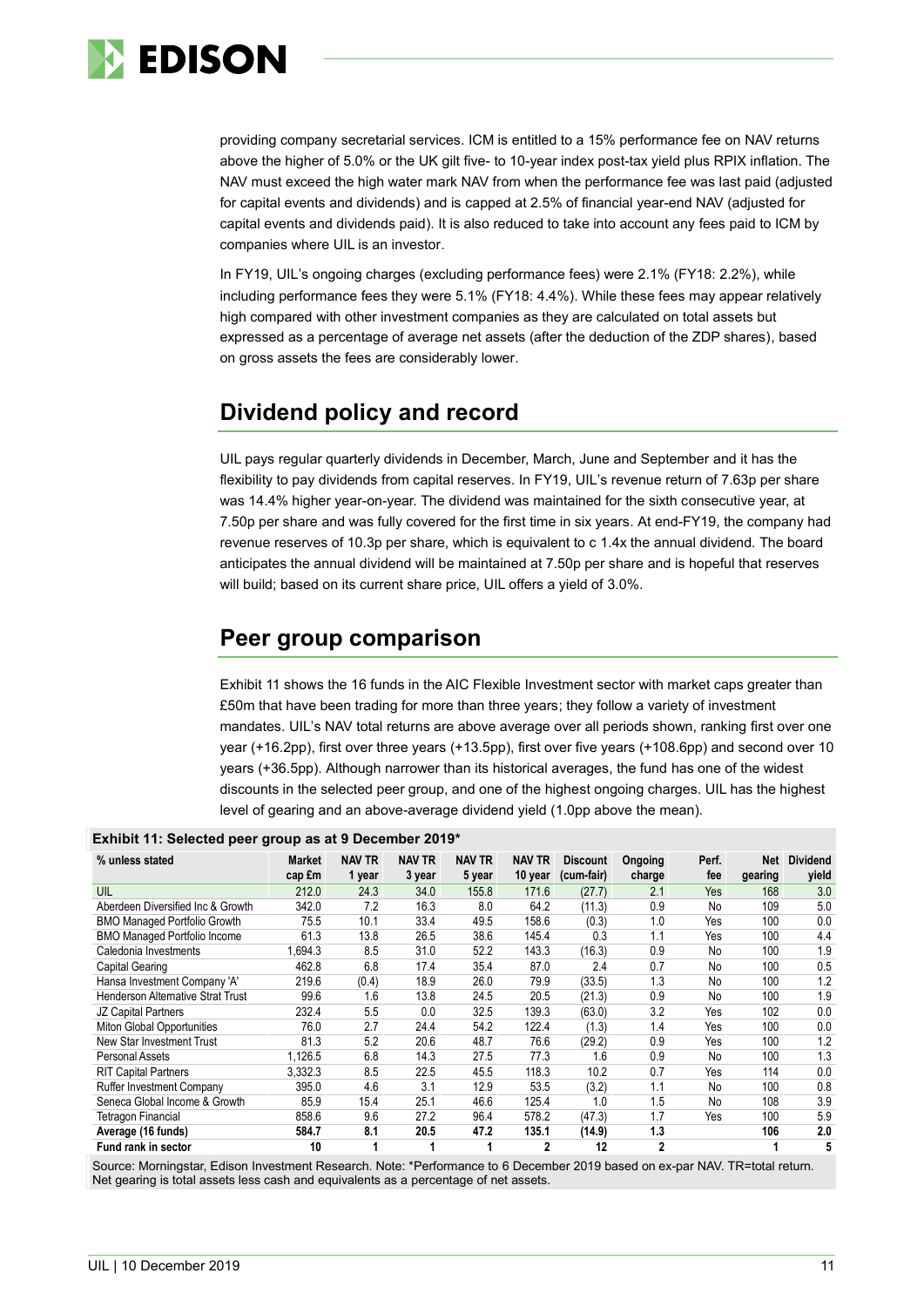

# **The board**

Two of UIL's board members, Eric Stobart and Warren McLeland, stood down after the release of the company's annual report in September 2019. Stobart had served as a director since 2007 and McLeland since 2013. There are now five directors on UIL's board, four of whom are independent of the manager:

- **Peter Burrows** (chairman) joined the board in September 2011 and assumed his current role in November 2015. He has a background in stockbroking and in 1986 founded Burrows, his own independent specialist private client stockbroking business. Burrows has served as chairman and director of a number of listed and unlisted companies.
- **Alison Hill** was appointed as a director in November 2015. She is an executive director and CEO of Bermuda-based The Argus Group, which provides insurance, retirement and financial services. Hill is a trustee and on the committees of a number of non-corporate organisations in Bermuda. She is a fellow of the Chartered Institute of Management Accountants and a chartered global management accountant.
- **Christopher Samuel** joined the board in November 2015. He was CEO of Ignis Asset Management until mid-2014, when it was acquired by Standard Life Investments. Samuel is a chartered accountant and chairman of BlackRock Throgmorton Trust and JPMorgan Japanese Investment Trust, and a non-executive director of Alliance Trust and Sarasin & Partners.
- **David Shillson** was appointed as a director in November 2015. He has a background in corporate and commercial law across a variety of sectors and is a senior partner of New Zealand-based Kensington Swan. This law firm has acted for associates of UIL and ICM; therefore, Shillson is considered to be a non-independent director. He is a member of the New Zealand Law Society and the New Zealand Institute of Directors.
- **Stuart Bridges** is the newest member of the board; he was appointed in early October 2019. He is also chairman of the audit and risk and management engagement committees. Bridges is a non-executive director and chairman of the audit committee of Caledonia Investments and RateSetter (the trading name of Retail Money Market). He is a chartered accountant; his previous employment includes senior roles at Control Risks Group, Nex Group, Hiscox and Henderson Global Investors.